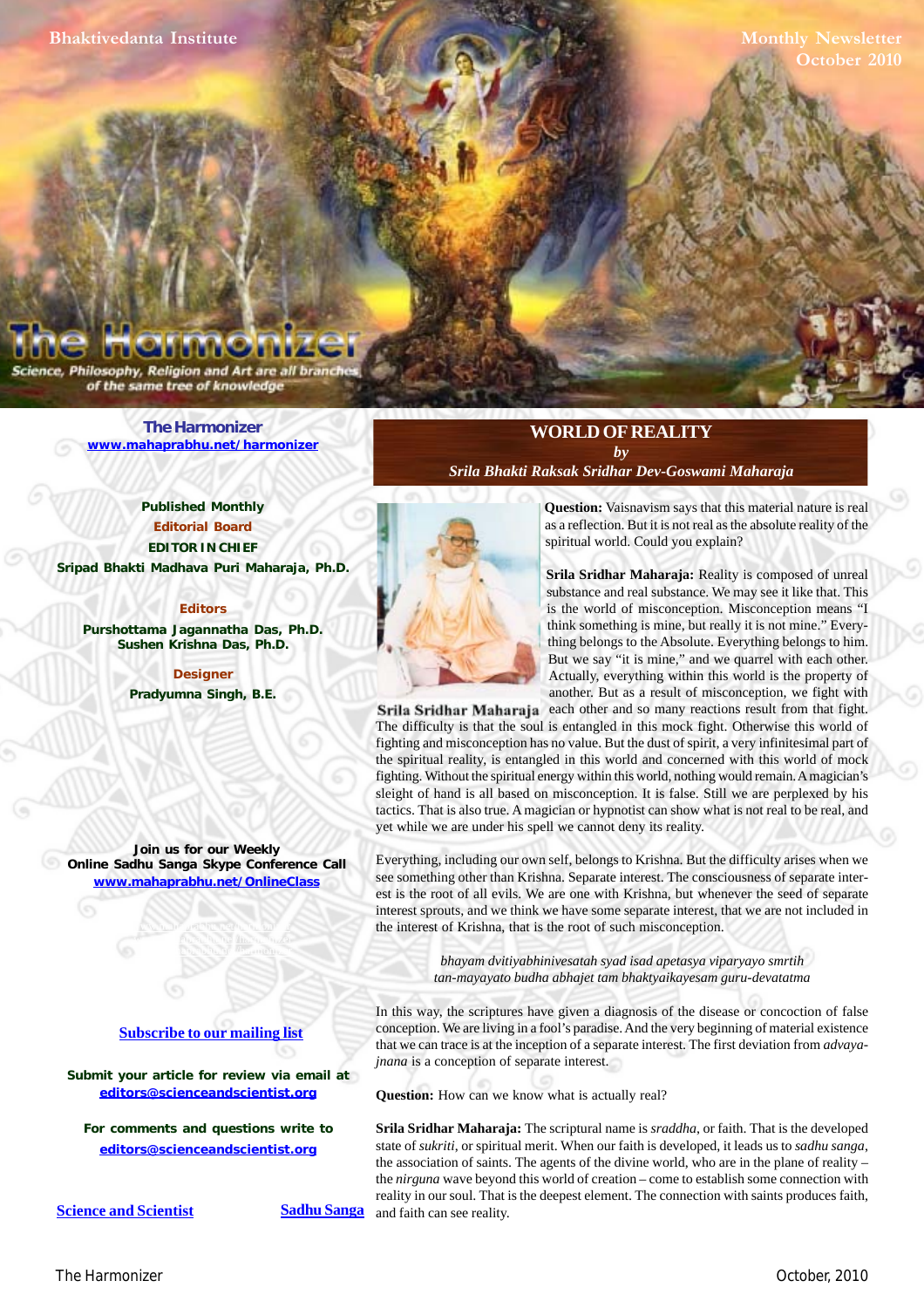# **SCIENTIFIC RESULTS CONFIRM THE DIVINE SOURCE OF LIFE**

*by*

*[Srila Bhaktisvarupa Damodara Maharaja \(T. D. Singh, Ph.D.\)](http://mahaprabhu.net/sadhusanga/blog1.php/2009/10/01/affectionate-guardians)*



Let us consider the synthesis of the *E. coli* gene that codes for tyrosine transfer ribonucleic acid (tRNA).<sup>1</sup> This gene has only 126 nucleotides, and commercially synthesized nucleotides are used as the starting materials for the gene's synthesis. The nucleotides are chemically hooked to form di, tri, and tetranucleotides. These units are further chemically assembled into

deoxyribooligonucleotide segments of 10 to 15 units. The segments that possess complementary base sequences are enzymatically connected with DNA ligase to form larger duplexes, which are themselves finally connected enzymatically to complete the synthesis. (It is not a total chemical synthesis, in the sense that the natural enzyme has to be used to join the larger units.)



**E. coli bacterium**

A gene is taken as a fundamental unit of heredity. According to geneticists, everything from the color of rose petals to the shape and color of human eyes is determined by genes. It has been reported that the functioning of this artificial gene could be detected in a living cell. These findings are quite significant so far as chemical knowledge is concerned. They suggest the possibility that a geneticist will be able to manipulate genes chemically, replacing defective ones with healthy ones. This does not, however, demonstrate that genes are completely responsible for life. Rather, it simply indicates that cells make use of messages coded in chemical form, and that our technology may enable us to take advantage of this medium of information storage.

At this stage of scientific knowledge, all the experimental techniques and tools needed to synthesize most of the chemicals primarily found in living cells (for example, proteins, hormones, lipids, carbohydrates, vitamins and genes) are available. Yet we are nowhere near to constructing a complete "synthetic living cell" in the test tube. The great hope expressed by many molecular biologists about a half century ago (after the historic discovery of the double helical structure of DNA by Watson and Crick) seems to have faded away in the midst of new discoveries.

Indeed, the findings of the biochemists, far from proving that life is a chemical phenomenon, have strongly demonstrated that present scientific understanding of life is certainly inadequate and further suggests that life is beyond atoms and molecules. In Darwin's time the cell appeared to be little more than a simple bag **At this stage of scientific knowledge, all the experimental techniques and tools needed to synthesize most of the chemicals primarily found in living cells (for example, proteins, hormones, lipids, carbohydrates, vitamins and genes) are available. Yet we are nowhere near to constructing a complete "synthetic living cell" in the test tube.**

of organic compounds that one might readily hope to describe in chemical terms. The enormous complexity encountered in recent biochemical investigations, however, has shown that this hope is unrealistic. Modern science is, indeed, far from having understood the principles of life.

Szent-Györgyi, the Nobel Prize winning chemist, thus remarked: "In my search for the secret of life, I ended up with atoms and electrons which have no life at all. Somewhere along the line, life has run out through my fingers. So, in my old age, I am now retracing my steps ..."2



**In my search for the secret of life, I ended up with atoms and electrons which have no life at all. Somewhere along line, life has run out through my fingers. So, in my old age, I am now retracing my steps ...**

## **-Szent-Györgyi**

This is the basic point we would like to emphasize. Atoms and molecules are lifeless. A gene or a DNA molecule is not life. Similarly, a protein or sugar molecule is not life. Indeed, the author proposes that a mixture of various biomolecules is also not and will never become life. The announcement of Khorana's synthetic gene in 1970 is not different from that of Wöhler's synthesis of urea in 1828 as far as our understanding of life is concerned. On the other hand, all these scientific results seems to confirm the divine source of life as is revealed in different scriptures.

**A gene or a DNA molecule is not life. Similarly, a protein or sugar molecule is not life. Indeed, the author proposes that a mixture of various biomolecules is also not and will never become life.**

#### **References:**

1. *Chem. Eng. News,* 54 (No. 39), 27 (1976).

2. *Biology Today.* Del Mar, California: CRM Books, 1972, p. xxiv.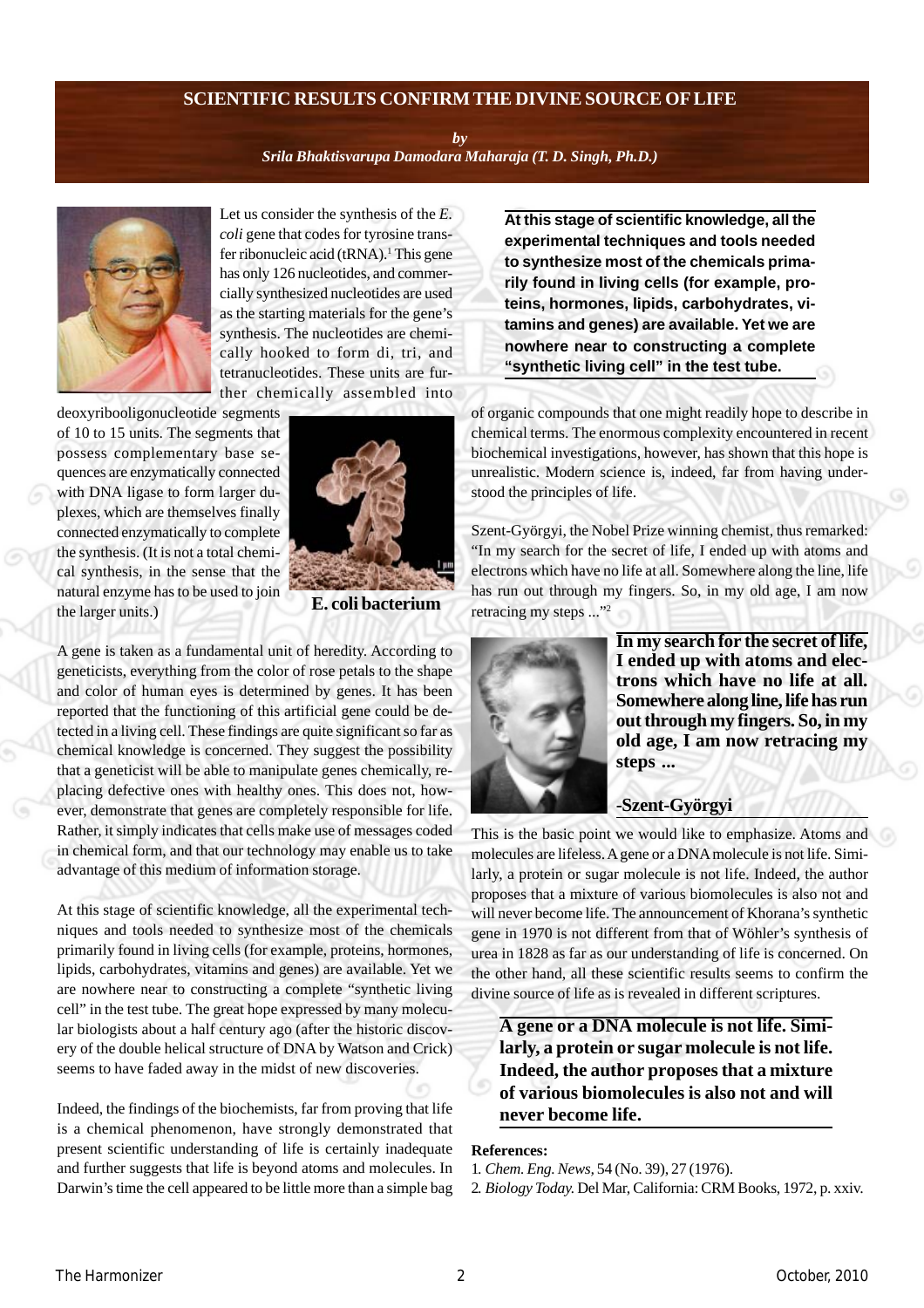## **MOVEMENT OF THINKING** *by*

# *[Sripad Bhakti Madhava Puri Maharaja, Ph.D](http://mahaprabhu.net/sadhusanga/blog1.php/2009/10/01/affectionate-guardians)***.**

There are some basics that we have to remember when dealing with the Concept. We are not dealing with what we ordinarily call a concept. It is not to be understood in the ordinary way as what is merely subjective or formal. Hegel is using Concept in a way that is unique and very different from the ordinary usage of that term. To distinguish this unique Hegelian sense we use the capitalized word – Concept.



Therefore when we refer to the Concept it is both form and content, subject and substance. In §54 of the Preface of his *Phenomenology of Spirit* Hegel states, "In general, because, as we put it previously  $(§17 \& 18)$ , substance is in itself or implicitly Subject, all content is its own reflection into itself." Then in §56 we again have, "Precisely because existence is defined as Species, it is a simple thought; *Nous*, simplicity, is substance."

Repeatedly in the Preface Hegel tells us that the substance, the content, the object of thought is subject, i.e. thought itself. Conceptual thinking is thinking about thinking, or what is the same thing, thinking the Concept. The Concept can be nothing more than thought, and conceptual thinking is thinking the thought of the Concept. This thinking is concrete because it is self-differentiated – it produces only itself. It is its own cause, and this is the meaning of substance. It is thinking that comes from thinking, it is thinking about thinking. There is no substance outside of thought itself because thought itself is its own substance.

#### **The Concept is its own Substance and Subject simultaneously**

Conceptual thinking is form and content simultaneously. It is not that thinking is going on outside of or external to some fixed material substance. That idea would be formalistic thinking – abstract thinking or material thinking. Hegel calls thinking that goes on in its own realm, outside of that which it is thinking about, reflective thinking or reflection. When you look into a mirror you see your own reflection. A reflection is something that comes back to you – the active agent. Thinking that merely reflects on a particular object never penetrates into the object but just superficially glances off the object and comes back into itself as thinking. Thus reflective thinking is something that goes on only in the subjective mind – it doesn't really ever leave itself and penetrate into the actual object before it. It stays only with itself. Thus in effect it creates a duality between itself as reflective thinking and the object or substance that it is reflecting on.

Conceptual thinking is not like that. Conceptual thinking absorbs itself in the content, object or substance as its own thinking itself. Conceptual thinking is thus both the form and content, subject and object, subject and substance – the thought of thought, or the thinking of thinking. Furthermore conceptual thinking is the activity of the Concept itself, it is not something different from the Concept. The Concept differentiates itself because it is living, thinking or dynamic thought itself. That is why we said that the Concept IS the thing. It is not that there is a Concept and a thing that it is the concept of. Hegel is not a Kantian!

The Concept is the basis of Hegel's philosophy. Conceptual thinking is the basic methodology and is non-different from the Concept itself because the Concept is a dynamic, alive, spiritual entity. It is thinking actuality. The Concept differentiates itself by its own movement of conceptual thinking. Conceptual thinking is not something that goes on outside the Concept or is not "about" the Concept. Conceptual thinking and the Concept are distinct but inseparable, because the Concept is itself the dynamic movement of conceptual thinking. Without its movement there is no Concept, just as without life there is no living. Life means that there is also inseparably the activity of living, breathing, etc. In the same way the Concept means that there is conceptual thinking going on. What is it thinking? What is the object that it is thinking about? It is thinking about its own thinking. It is thinking about its own concepts. A concept is a thought and to think about those concepts is conceptual thinking, i.e. the thought of thought.

#### I am only going to comment on § 59 briefly.

Argumentative thinking is thinking that remains abstractly within itself. It is stubbornly opposed to the content that is its object. It stays within itself abstractly because it effectively ignores the content. To argue means to reject what is presented, to negate it. Those who have an argumentative temperament refuse to assimilate the content that is being presented. They simply reject it and stick to their own perspective. Conceptual thinking assimilates the content that is before it as a moment of its own thinking – i.e. as its own self. Thinking is an activity – it is called negative activity or the activity of negating. It negates what is before it but in the sense of sublimation not rejection as we have in argumentative thinking. In other words it subsumes it as part of or a moment of its overall movement or activity as thinking. An overall movement is made up of a sequence of moments. When a particular content is taken, not in its static, fixed or enduring sense but as a moment of the total movement of thinking then we sublimate the content and raise it to the fluidity of thinking. The content is thus taken up into the form of thinking, and content and form become unified. Nothing is lost – the content remains as the differentiated aspect of thinking. There is no question of movement if there are no specifically distinct moments for the movement to pass through. In this way thinking and its content are simultaneously unified as the movement of thinking taken as a whole and differentiated as the specific moments or thoughts of that overall movement.

To understand in detail or scientifically how this unification of the continuous and discontinuous occurs requires careful study. We have thus far only given a very general notion of such unification. This is more adequately dealt with in the *Encyclopedia Logic*.

In § 60 Hegel explains in more detail about the movement of thinking involved in the Concept. Hegel presents it in a very general way, I am going to try to simplify it by giving a material example so that we may quickly get the idea and then we can go on and actually apply the same principles to the development of the *Phenomenology of Spirit* in which more general and abstract, nonmaterial thinking will be required.

§ 60 refers to the Subject-Predicate proposition. A material example of a proposition having this from would be:

The swan is white.

"Swan" is the subject and "white" is the predicate. The predicate

[The Harmonizer](http://www.mahaprabhu.net/harmonizer) 3 October, 2010